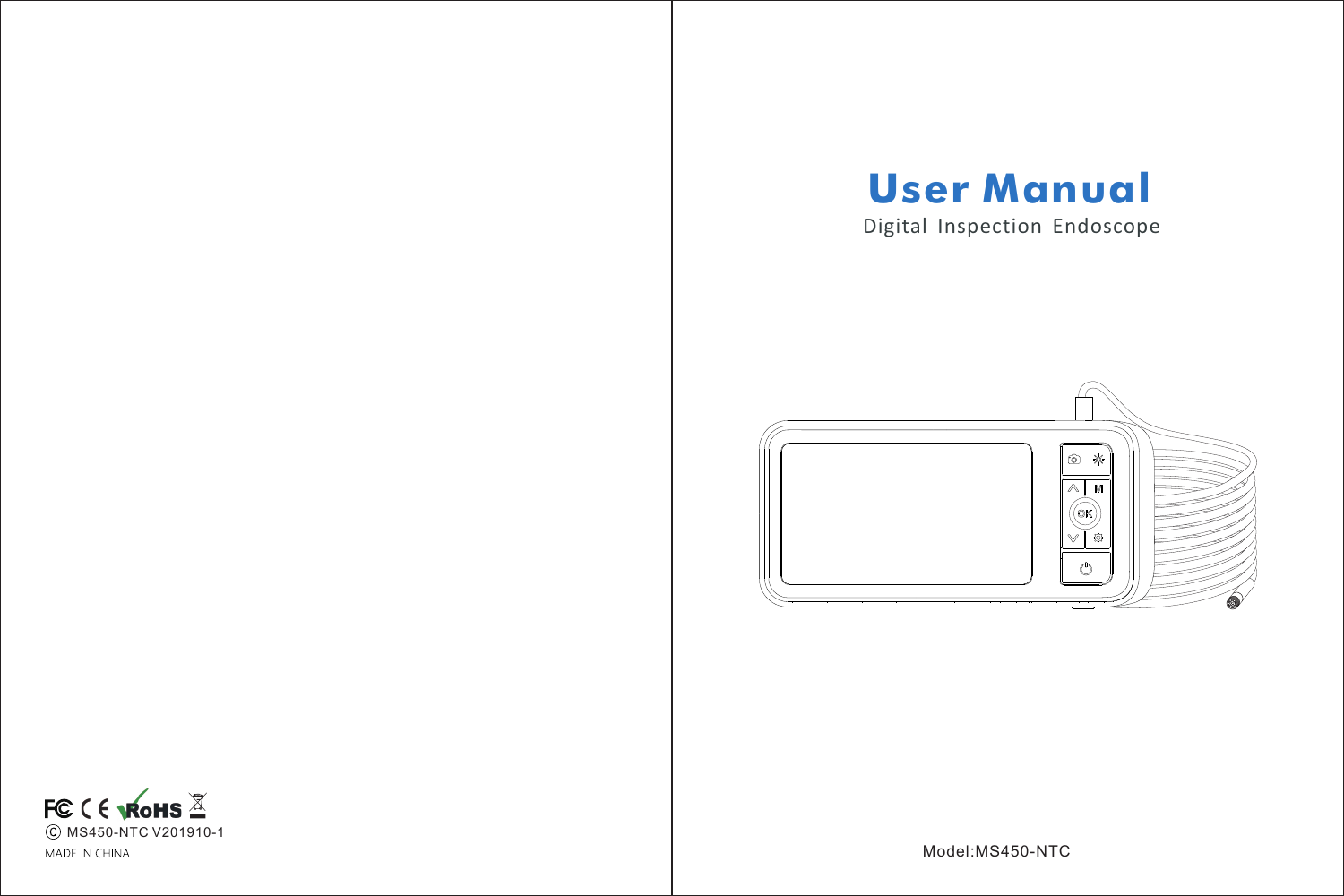## Product manual

Ms450 is a high performance industrial endoscope with a 4.5 inches high definition color IPS screen. It is ergonomically designed so that the main functional buttons can be controlled within one hand. The snapshot and recoring functions are supported, photos and videos can be saved on TF memory card ( Micro-SD card). This product is equipped with a LED-assisted illumination and small-diameter HD camera, and the camera uses a high-sensitivity chip, so that the product can be used in dark environments.

The camera probe is interchangeable, it can connect to different probes with different lengths, diameter, view angles and focal length for using in different inspection places.

 Warning: This product is an industrial endoscope camera and is not intended for medical use or human examination.

## Safety and maintenance

- \* Please do not violently hit the camera probe, and do not imprudently pull the cable.
- \*When the product is used in the environment with sharp staff, please be careful to prevent the probe's waterproof protective layer from being scratched during usage.
- \*The camera probe adopts materials which are not resistant to high temperature. When checking the vehicle engine, please ensure that temperature inside the engine drops to the normal temperature.
- \*This product is not suitable for people with limited physical, sensory or mental capabilities to use it.
- \*Please do not allow children to touch or operate this device.
- \*If the device is damaged, do not disassemble it by yourself. Please contact the seller or the agent where you bought it to get repair service.

# Battery description

\*Please use 5V household charger that meets the safety requlations to charge this device.

\*This device can work while charging.

\*If you do not use the device for a long time, please ensure that it is charged at least once every 3 months to prevent irreparable damage caused by excessive battery discharge.

## Functions



- $\mathfrak D$  Camera probe connector.
- $\widehat{\textcircled{2}}$  Snap button: Photo taking/Start video recording/End video recording.
- $\overline{3}$  Light control button: To adjust the the LED's brightness of the camera.
- Up and down selection button/retate180°. 4
- Mode switch button: switch between three function modes: 5 Photo taking, video recording and playback.
- $6$  Enter button: Confirm selection/freeze screen.
- $\widehat{\mathcal{D}}$  Settings button: enter/exit settings menu.
- Power button: long press to turn on/off . 8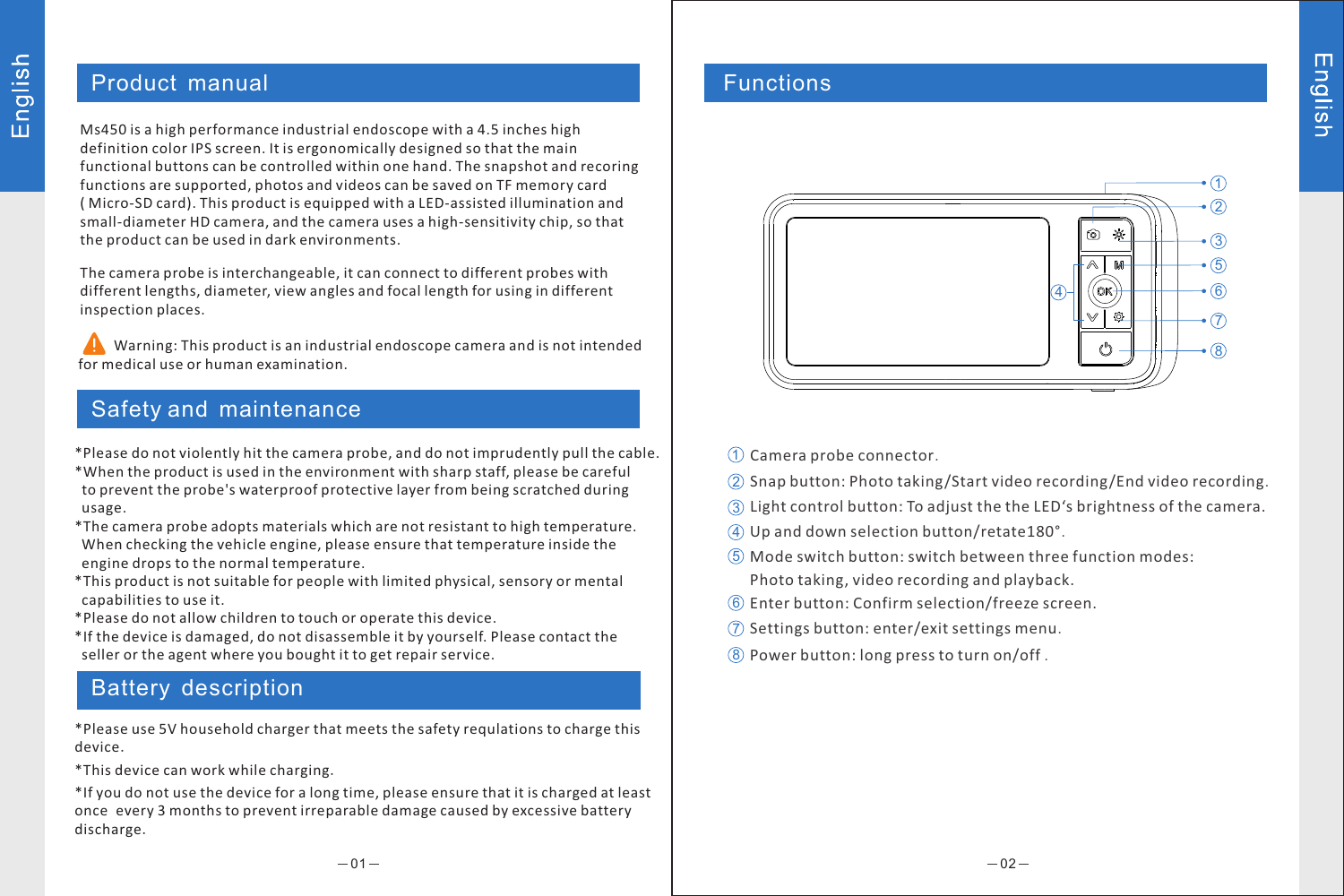## Functions



- 9 TF card slot
- $\textcircled{\tiny 10}$  Charging port
- $\textcircled{\tiny{1}}$  Camera probe lock( Press this button to unlock and pull out the camera probe)
- 12 Speaker
- 13 Installation hole of Screen bracket
- 14 Reset button
- 15 Microphone

# Instructions



Long press the power button to turn on/off device.



The device is equipped with a TF memory card(inserted). Gently press to eject the card.



Notice: When connecting a dual lens camera probe, please press this button to switch the front and side lenses.



Press this button and pull out the TYPE-C plug of the probe from the monitor.

Note:Connect camera probe before turning on device.Restart device after replacing camera probe.

## **Insert TF card**:

\*please power off device first before insert TF card.

\*please make sure the direction and the front and back sides is correct when insert the TF card.

\*Do not use excessive force when inserting or removing the TF card to prevent damages of card slot structure.